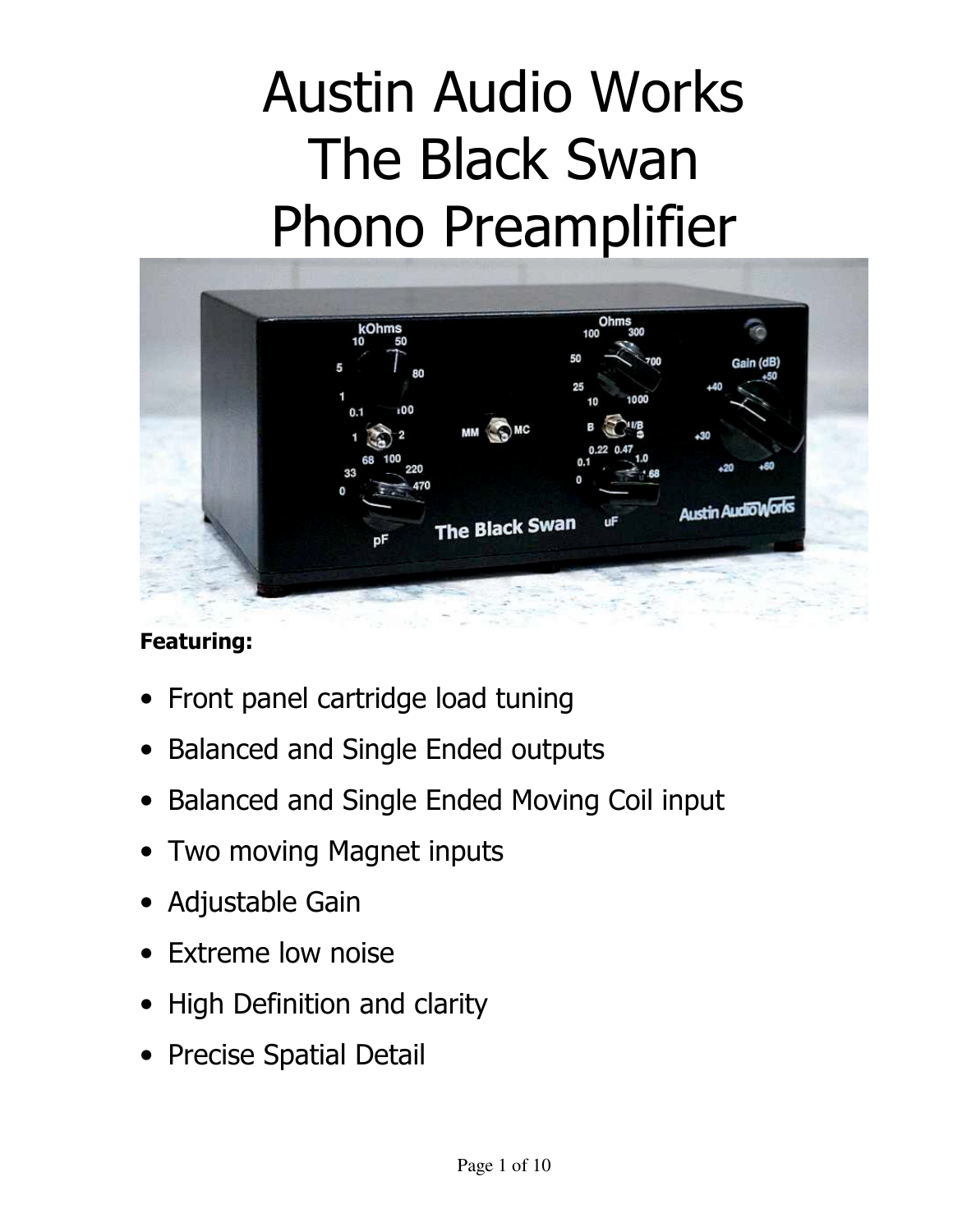## The Black Swan

## The user manual for the most remarkable phono preamplifier

I would like to thank you for enjoying the Black Swan. As the designer and builder of the Swan I offer you this piece of my personal art in the form of a sensual sonic experience you will enjoy every time you listen to your music. Bon Appetite - music, like food is for the spirit and the body.

#### Barry Thornton

This manual is intended to provide you with the information to get the most from your Black Swan and will cover the following headings:

- 1 Installation and set up
- 2 Operation and control of the various functions
- 3 Signal flow and Gain Selection
- 4 It's about Resolution
- 5 Insight into the properties and use of cartridge loading
- 6 The Design
- 7 History: how we got here and why

## **1 - Installation and set-up**

The Black Swan is very straightforward and should present nothing new as to set up. All connections are on the back of the unit.

As with all low noise hardware, it is wise not to place the unit in, on, or around power transformers, power cords, or mains powered anything in other products or systems.

Addressing the rear of the unit we see:

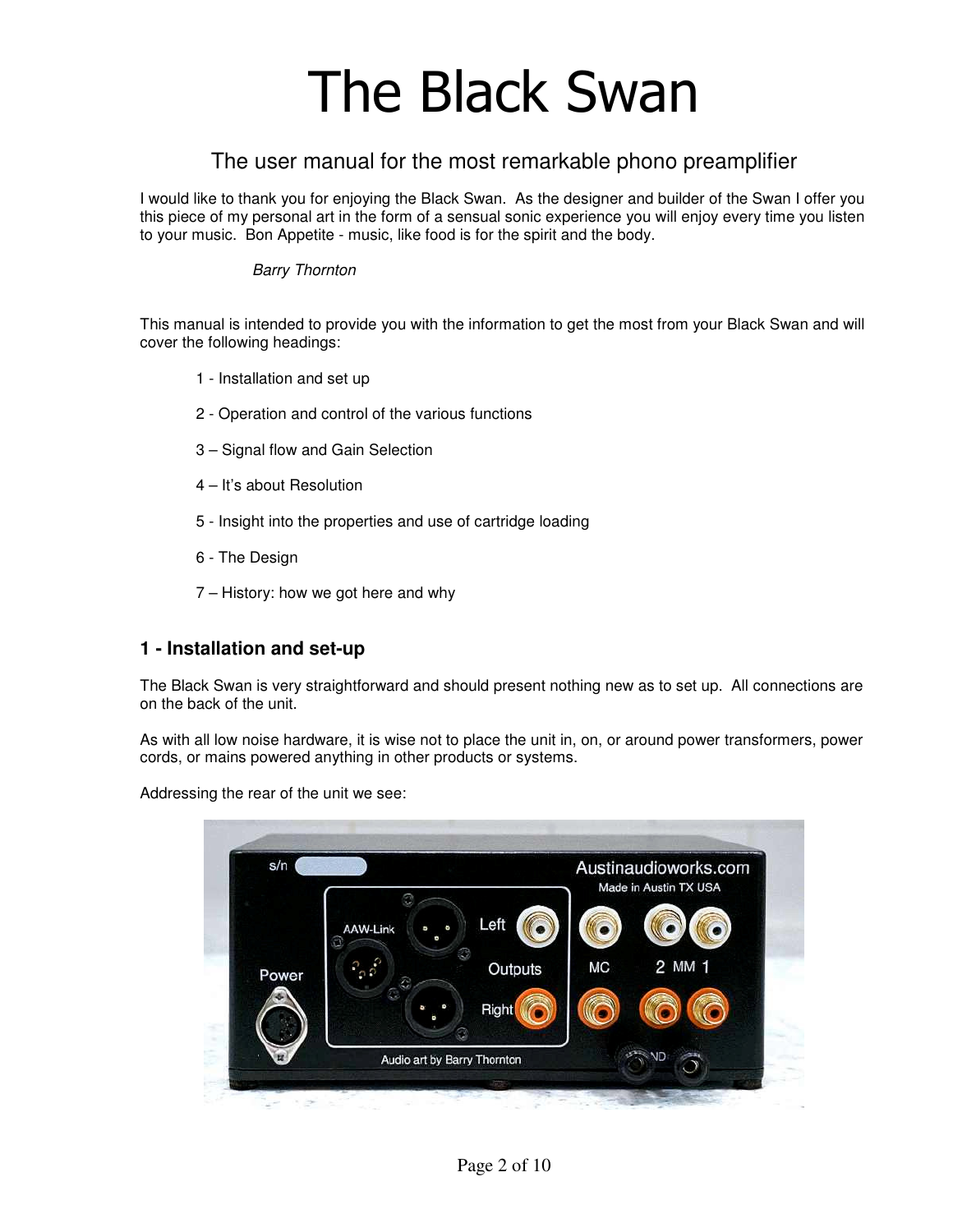

The Moving Magnet Cartridge (MM) feeds are via standard RCA type connectors. Two (MM) Cartridges can be accommodated and plugged into either Input 1 or 2. These are traditional SE (Single Ended) inputs. Loading is adjusted from the front panel.

The Moving Coil Cartridge inputs also are standard RCA type connectors and plugged into the MC marked receptacles, but they are implemented a bit differently.

It is highly probable that your turntable feed is wired in the balanced mode but terminated in RCA connectors. This means that you can run them in the balanced mode if you like the sound better. The Black Swan has a balanced input (a difference or 'dif') amplifier as a first stage. It's wired in such a way that you can run either mode by use of the Front Panel B-UB/ switch located between the MC Loading controls. Go to our website https://austinaudioworks.com/do-you-already-have-balanced-phonowiring/ for a fuller explanation.

The ground wires are connected to either or both grounds on the back of the unit. You can use a bare wire around the post, a Single banana plug, or spade lug. For balanced operation a ground wire from the arm is recommended for noise and safety.

Outputs are both SE unbalanced (RCA connectors) or balanced (3-pin XLR) connections. An alternative method for balanced operation is provided as AAW Link, a single 4-wire connection using a 4-pin XLR wired, as a standard headphone. Though it is not used for headphones, the output will drive a pair. It is a cable reduction system intended to simplify connections in the balanced mode when the Black Swan is used with one of our amplifiers.

The wiring for the standard 4 - XLR Connectors is:

Signal PIN

 $L_{+}$  1  $L - 2$ <br>R+ 3  $R_{+}$ R- 4

The 'Dimmer' control on the back is for the front panel power LED. The LED is a diagnostic tool showing that the power is on and correct. It is blue and in some installations it's good that it is bright, other times not so. You are offered the choice with this control to turn it all the way off as you wish.

A Note - The Black Swan is two independent amplifiers with passive equalization sharing a common power supply in a common chassis. While we have identified the inputs and outputs as 'Right' and 'Left' there is no internal commitment to either a RIGHT or LEFT channel. The source, that is your cartridge, does have a Right and Left preference based on the mechanics of the stylus and the information incorporated in the record groove. The Right and Left annotations on the preamplifier are offered to facilitate keeping track of this for your convenience.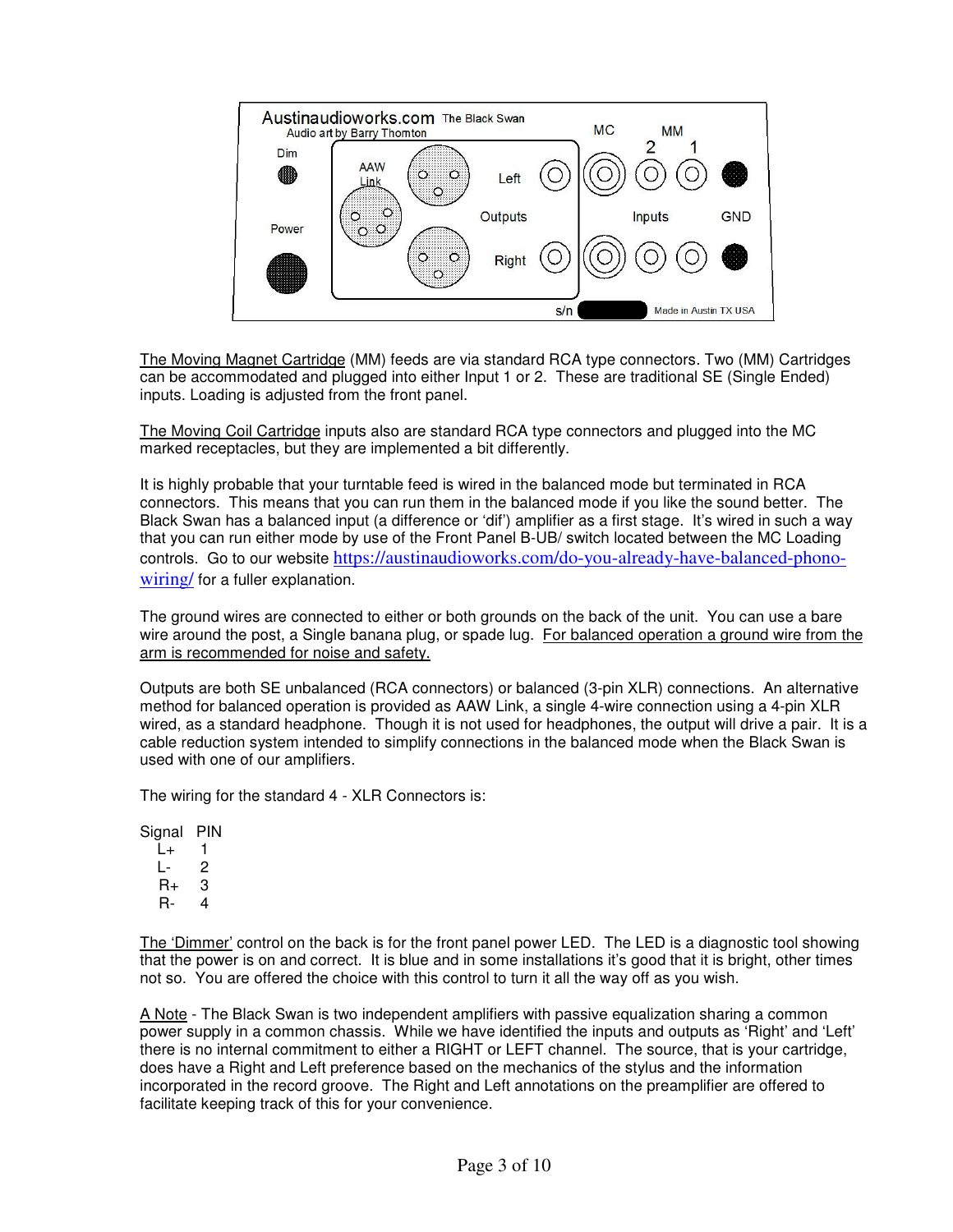The Power Supply is connected to a power outlet and to the Swan, and you are finished. The power supply and the Swan are on all the time that mains power is provided; the unit draws approximately 1.7 watts of power.

The Power Supply is 16 VVRMS, it is low-voltage AC and is isolated from the ground and mains power system by its transformer. This transformer is also a big inductive filter to reject line noise. The Swan's internal power system takes the balanced AC and yields a buffered, isolated and regulated DC voltages to power for the amplifiers contained therein..



## **2 - Operation and control of the various functions**

## **Switches –**

The Left TOGGLE switch on the far left chooses which Moving Magnet input is engaged.

The Center TOGGLE switch selects operation mode for either a Moving Magnet or Moving Coil cartridge by connecting the appropriate cartridge loading controls and the suitable gain structure for best performance.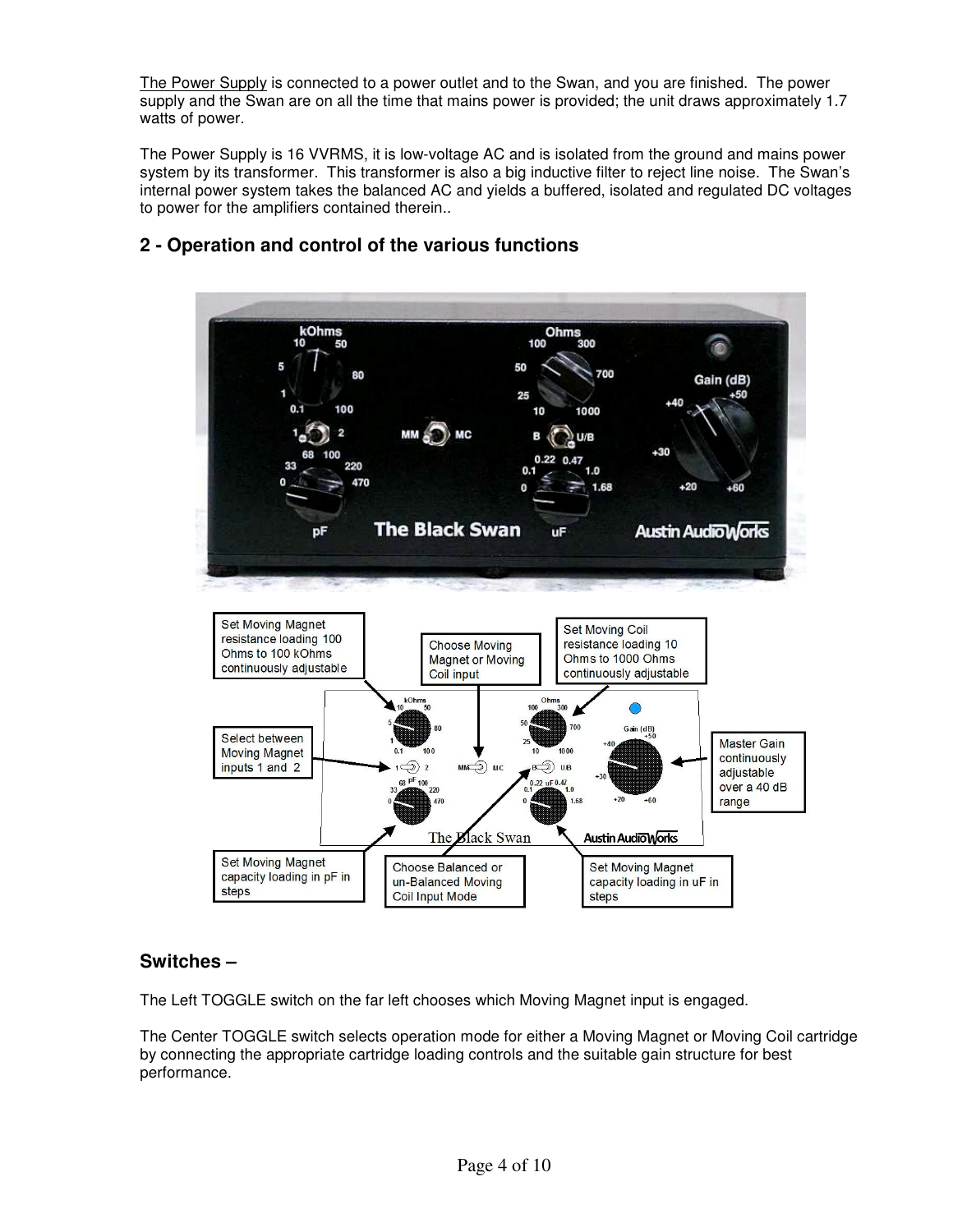The right TOGGLE switch determines whether the Moving Coil is operated in the Balanced or Unbalanced Mode.

## Note – A couple of warnings

#1 - The switching of the MM to MC switch either way can produce a considerable 'thump' in the output.

#2 – Operating the Black Swan in the BALANCED mode without a known balanced input may have somewhat unpredictable results, if you want to try it make sure the volume of the system is down.

TURN YOUR VOLUME CONTROL DOWN BEFORE SWITCHING ANY OF THE SWITCH FUNCTIONS.

#### **Controls -**

The right ROTARY GAIN CONTOL sets the additional system gain to meet the upstream signal level needs. There is some science to it but basically you put on a record, turn your system level control (usually the preamp level control) to your "normal comfort" listening setting (11 or 1 o'clock generally), and then set the Black Swan GAIN to be as loud as desired.

## **Cartridge Loading -**

Getting an electronic signal copy of the wiggly little grooves on a record is a bit of art as well a science. There are basically three moving parts. The groove moves as it is rotated on the platter of the turntable. The Arm holding the cartridge moves to follow the tip of the needle (stylus) when we put it in the groove, and the cartridge output is based on movement of the tip of the stylus.

We have found that the cartridge is not the ideal electronic LCR circuit shown in textbooks and simulations. It is a far more complex electro-mechanical system of things that like to store energy by resonating in both mechanical and electrical form simultaneously. The stored energy is "tunable" and we perceive it to be the timbre of the system.

Thus for any given cartridge, record, and turntable/arm combination, a different combination of resistance and capacity will elicit a different sound quality. While it would be great if we could scientifically come up with the right setting.

The reality is this is an 'ear-ball' task, you turn the knobs until you get timbre qualities you like. It is an art you will learn now that you have a set of controls for it. It is about personal discovery and revelation.

## **3 – Signal flow and Gain Selection**

The Black Swan signal flow is represented in the diagram below. This is one of two channels and does not include the power supply system.



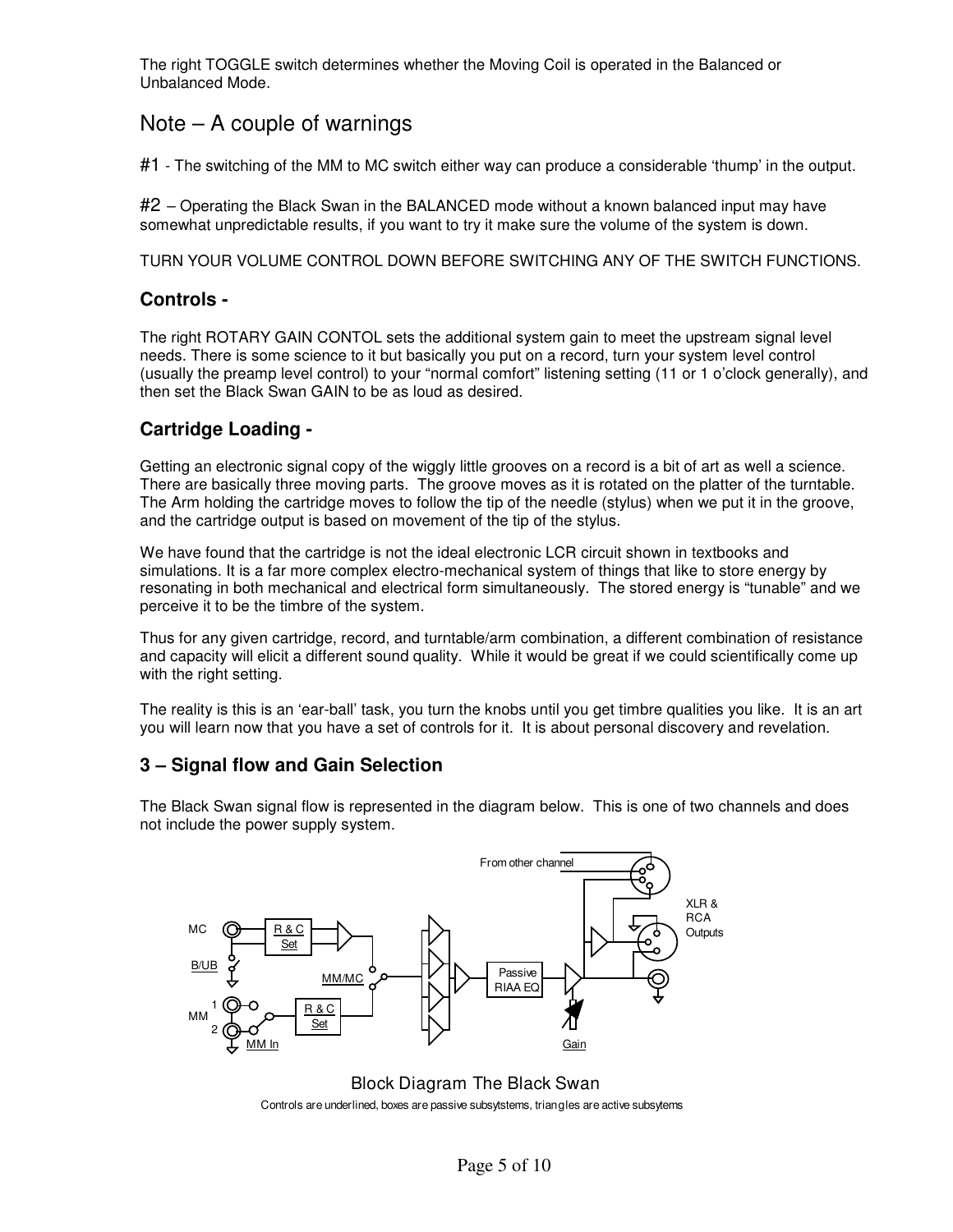



## **4 – It's all about Resolution**

Resolution - literally the ability to resolve musical details, is all about overtones (some are harmonics, some aren't) and noise between these overtones. The sound of a voice or instrument has amplitude, pitch, and overtones grouped together as a quality called its timbre.

Your mind can detect these overtones and recognizes them as the sonic signature of an instrument or voice. It can also differentiate overtone patterns to sort out and recognize multiple sounds at the same time. Your mind connects the dots and a sequence of tonal events becomes music that touches your soul.

Unscientifically put, the essence of having Resolution is about not letting the overtones mess with each other or be messed with by noise and process generated distortions in the record playback process. These are added and subtracted information to the original audio signal, stuff that confuses even the best minds making it hard to 'hear' the music offering.

The Black Swan features low inter-overtone noise as well as very low global noise with great isolation

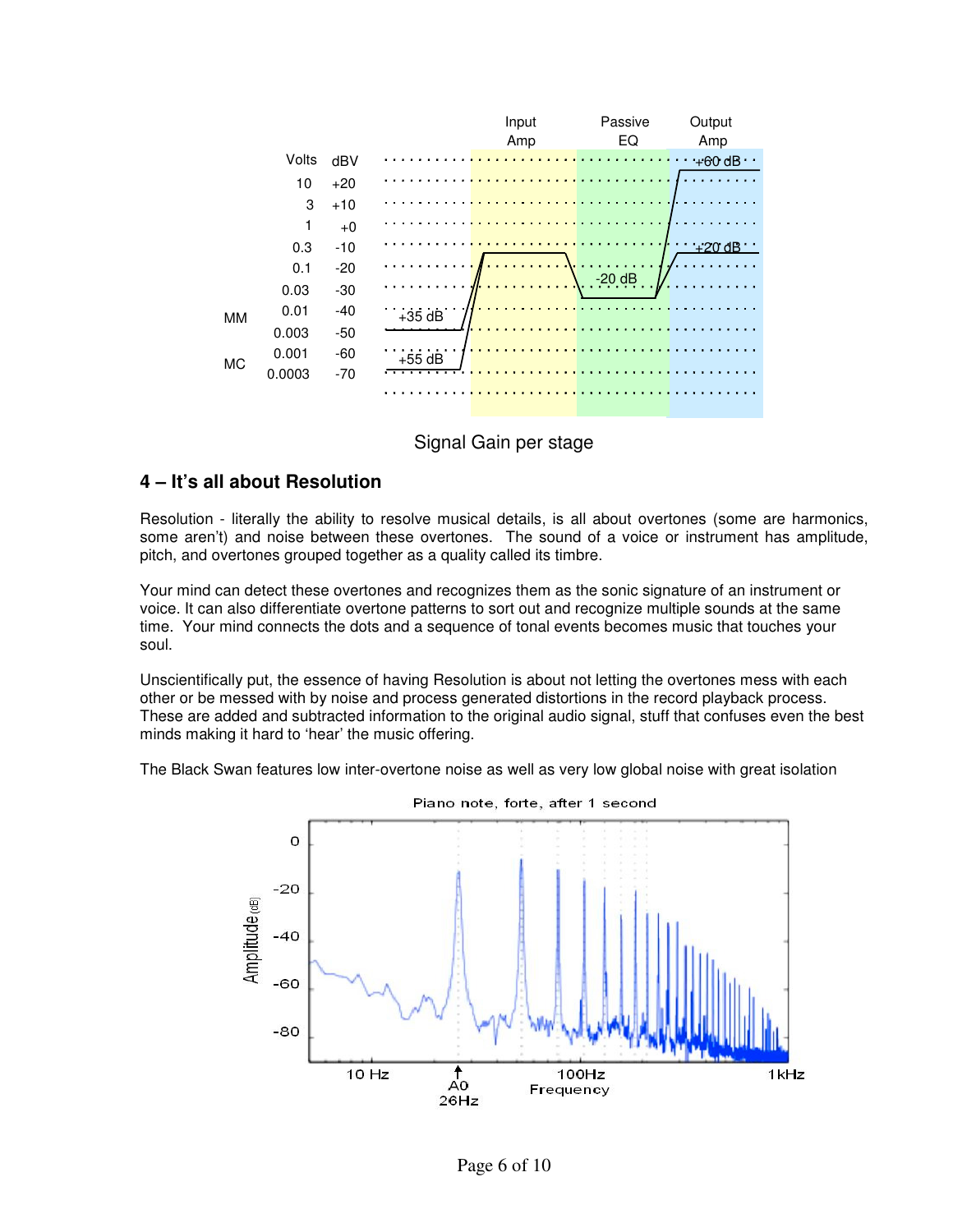An example of the complexity of a single piano note is shown above. The pitch of this note is 26 Hz; it is an A0 and shows the spectrum of the note from 10 Hertz (the fundamental) up to 1,000 Hertz (the overtones). All this information is required to be exactly reproduced for you to clearly identify the specific note and instrument. The assorted overtones, while equally spaced in frequency, will vary in amplitude and phase relative to each other. This signature is unique to the instrument and even to the player in some instances. Changes in overtones will let the experienced listener tell the difference between a piano made by Bosendorfer and Steinway.

Your ear and mind are absolutely incredible in this process and while your high frequency abilities may diminish with age, as you see from the above chart, resolution is not necessarily about high frequencies above 10 kilohertz; it is about what happens in the mid-range to the interrelationships amongst frequencies, and faithfulness and integrity of those signals.

## **5 - Insight into the properties and use of cartridge loading**

Your Record Reproduction System operates in two energy domains, one mechanical and the other electric. There are two interfaces in the system where transducers do energy conversion from one domain to the other and back. The first is your cartridge; the other is your loudspeaker or headphone. This text is about the Cartridge end of the chain of events that gives you a musical signal.

Your cartridge takes mechanical energy from the moving record groove wall converting those mechanical energy variations into an electric copy through the use of a magnetic field. This energy transition is a 2 way portal; you can put electricity into the cartridge and the stylus will move. This whole process, stylusto-wires, doesn't work perfectly because there are places that energy gets diverted only to reappear later, time delayed, phase shifted, altered or lost. Part of this system, the load on the cartridge (your preamp input), can reflect energy effects back into the stylus. This loading is in the form of the linear effect of the resistance (R) the cartridge 'sees' from the load and the non-linear effect of the capacity (C) the cartridge 'feels' from the loading process. It all gets very complex and in the end changes the sound or "timbre" of the cartridge.



Because cartridge makers don't build preamps and vice-versa, some convention was needed for interfacing compatibly between the two, which became a standard loading guideline. For Moving Magnet (MM) it is 47 kohms with about 200-300 pf in parallel, for Moving Coil (MC) it is 100 ohms.

A result of all this is that loading changes the timbre of the cartridge. There has been an effort to describe and predict these changes through the use of cartridge simulations using computers. Here is an example of such a simulation for an idealized cartridge. Because these simulations are not based on reality they become a gross oversimplifications at best, which leads you to think that the sonic effect of changing the loading is like a tone control of days past.

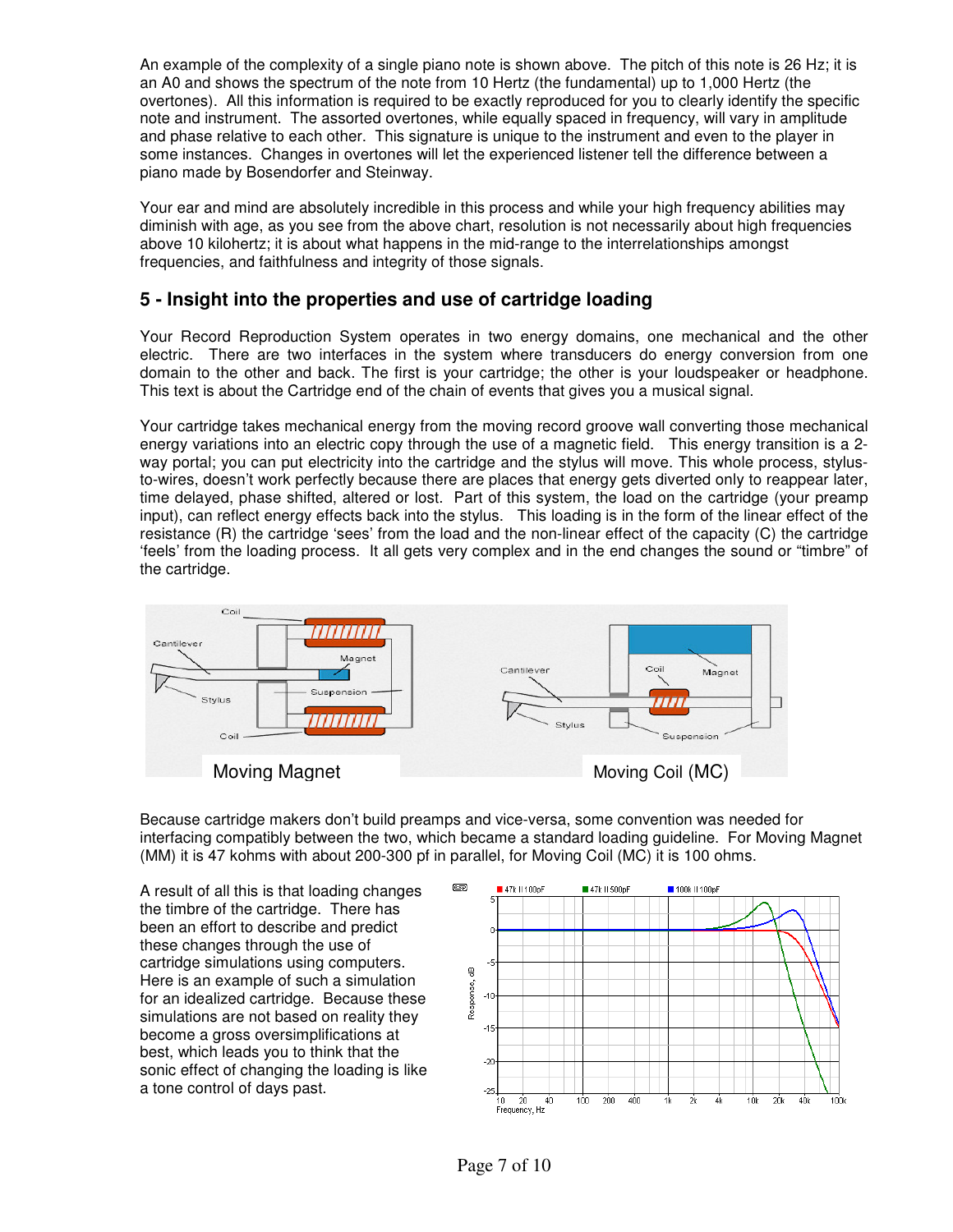At this point the technical narrative must give way to reflection on personal experience. As I adjusted the two variables, Resistance and Capacity, I heard changes in the soundscape (space) and Timbre at each setting. It was not about the relationship between the highs and lows as with a filter. It went far beyond that. If it had just been general high-end frequency response as the simulation suggested the changes would have been dimensionless. But it wasn't that simple and after looking at the graphs I started to understand what was happening. It became quite apparent that there is possibly a 'sweet setting' for each record. All this is occurring way up front in the audio 'food chain'. As a result little changes here are effective all the way down the line to where the music illusion occurs in my mind. In other words one could simply 'tweak' the entire system for each record mastering and pressing.

As I could find no information concerning real records and cartridges, I ran tests with both a MM and MC cartridge using our new Black Swan preamp with passive RIAA and front panel fully adjustable cartridge loading. Here is the comparison of the output for each test frequency for the V-15 design MM and then the Denon DL-160 high output MC cartridge. I held the capacity fixed and varied the load resistance.



Interesting! Note the 'action' from 1 kHz on down. The loading is affecting the low frequency output as well as the high frequency. I don't think these are electronic in source so I would suggest that we are seeing the effects of the mechanical system from the record groove wall to the coil in the magnetic field. On the low end the fundamental note of each musical instrument or singing voice is modified with respect to its harmonics by both amplitude and phase. Phase shifting is time shifting. A 2-dB amplitude difference is about 25 degrees phase shift.

For a musical note, say that A0 or 26 Hz we considered in the section of Resolution, this is a considerable change in Timbre. That is a time shift of up to  $1\frac{1}{2}$  cycles, which equal an apparent distance of about 5 inches as well as significant change in harmonic structure. This says that every couple of cycles it will be 180 degrees out of phase with both the second and up harmonics. What does that sound like? The most extreme example I know of is on the Doobie Brothers Toulouse Street Album, the cut Listen To The Music where they do this intentionally to the drums at the bridge transition points. Less radical shifting of phase in harmonics is just a change of Timbre.

At high frequencies the same phenomena occurs but with greater phase issues. The flat areas in the high frequency side suggests small multiple resonances occurring at different frequencies, again probably from the mechanical properties of the cartridge.

So what does all this mean? It means that there is no solace offered here. You are on your own. Once you have the front-end cartridge-loading tool, you can tame and tweak the sound of your cartridge to best match the mechanics of your system and the pleasure of your ear. It is the tool for you to use to unlock the art on the vinyl disc. This is about what you like and loading the cartridge is about tuning in on the magic of Hi-Fi.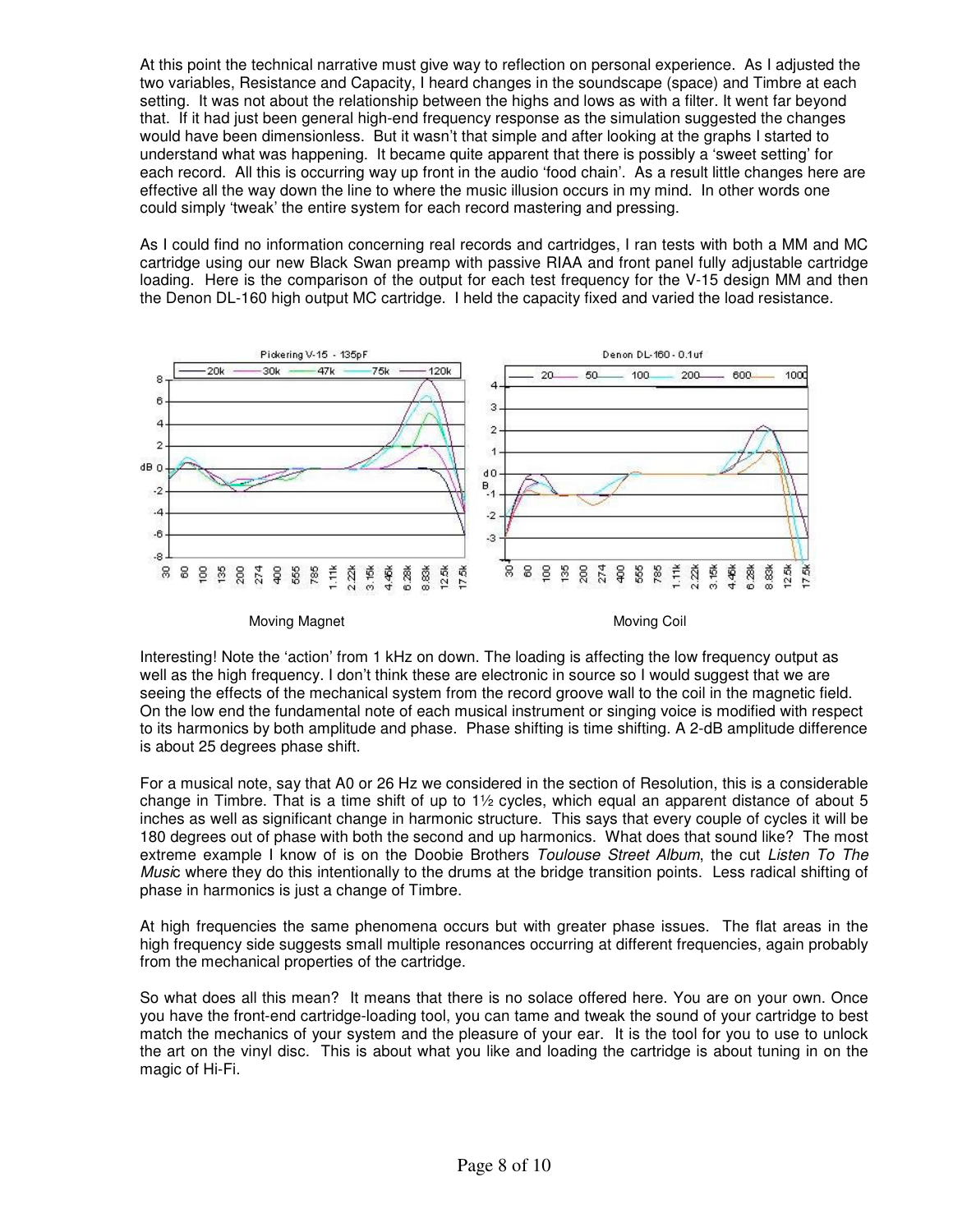## **6 - The Design**

Evolving a Phono Preamplifier has been a thought provoking exercise. For me, it started with the idea of Resolution. People speak of 'Resolving Power' in finer equipment and we have discussed what Resolution is.

I looked at a single note, the simple product of a single musical instrument; I stand at a piano and hit a key. I see that the sound I hear is made up of four elements or qualities:

- Pitch The specific Frequency of the note.
- Amplitude The Sound Pressure Level of the note.
- Timbre The quality added to a frequency by the overtones by which we identify the sound.
- Soundscape How our stereo hearing system locates the sound in space.

Then I considered two sounds at the same time and saw that resolution is about telling the two apart, the power to resolve which is both which and what. We are good at this because it is what we do anytime we listen to the world we live in. You can sit in any open space, close your eyes, and immediately build a sonic 'view' of a space as well as identify all the individual contributors.

Now do this indoors. Room reverberation (mini-echoes) and noise will lessen your ability to resolve sounds.

So it appears that resolving power is influenced by noise.

The why of it is simple - noise energy in the same frequency space as the overtones of the Timbre of the sound masks the overtones and provides 'false data' to the mind of the listener. Remember that all this resolution stuff is going on inside your (and my) head. The ear is a darned good sensor so everything comes through to the mind. The noises disrupt the mental processes we have to employ to figure out what the data means. This is a cause of fatigue to the listener.

There are a couple of major noise contributors. The first is not amplifying all the overtones of Timbre the same, some overtones are more; some are less after the amplifier does its work. So the Timbre is harmonically changed by the added signal levels. One source of these new signals is something called Heterodyning or Inter-Modulation Distortion (IMD). Mixing two pure signals in a less than perfect medium and get four signals back. When you mix A and B you get A, B, A+B, and A-B. How much A+B and A-B depends on the quality of the mixing the two or the linearity of the medium (system). In the case of audio, air is very linear and the ear is very used to it so there is virtually no IMD until you get really loud, moon rocket engine at 100 feet type of loud.

Another kind of noise is made by the electronic hardware that is amplifying the signals. The parts used to make up an amplifier each have noise issues of their own. The amplifying devices (tubes or transistors) themselves are the greatest source of the noise we hear, as 'hiss' or 'pops' and they are less than a perfect amplifying medium.

The Black Swan combines ultra-low gain stages with passive equalization and front-end cartridge loading.

Flexible cartridge loading is a key to harvesting the finest output of a phono cartridge. As noted earlier, this signal loading optimizes the timber of the cartridge. There is a very fine relationship between overtones (harmonics) generated by the cartridge. Ultimately the cartridge is not a stand-alone piece of hardware, it is loaded by the preamp. This directly affects its performance through damping the interplay with the groove wall of the records and controlling the error energy stored in the cantilever. Error energy in the cantilever is the results of mismatches in loading that occur in specific frequency ranges based on the mechanics of the cartridge. They can vary with the record's pressing, as each record is a unique creation so the loading needs to be very versatile. The Black Swan offers a selection of general capacity settings and a continuously adjustable resistance for specific listening based matching. You will find that subtle adjustment may be a good strategy for even specific cuts on a disc as all are slightly different.

The input gain stage is the most important system in a phono preamplifier. The Black Swan employs a compound parallel input technique that combines 4 precision low-noise gain cells configured such that the